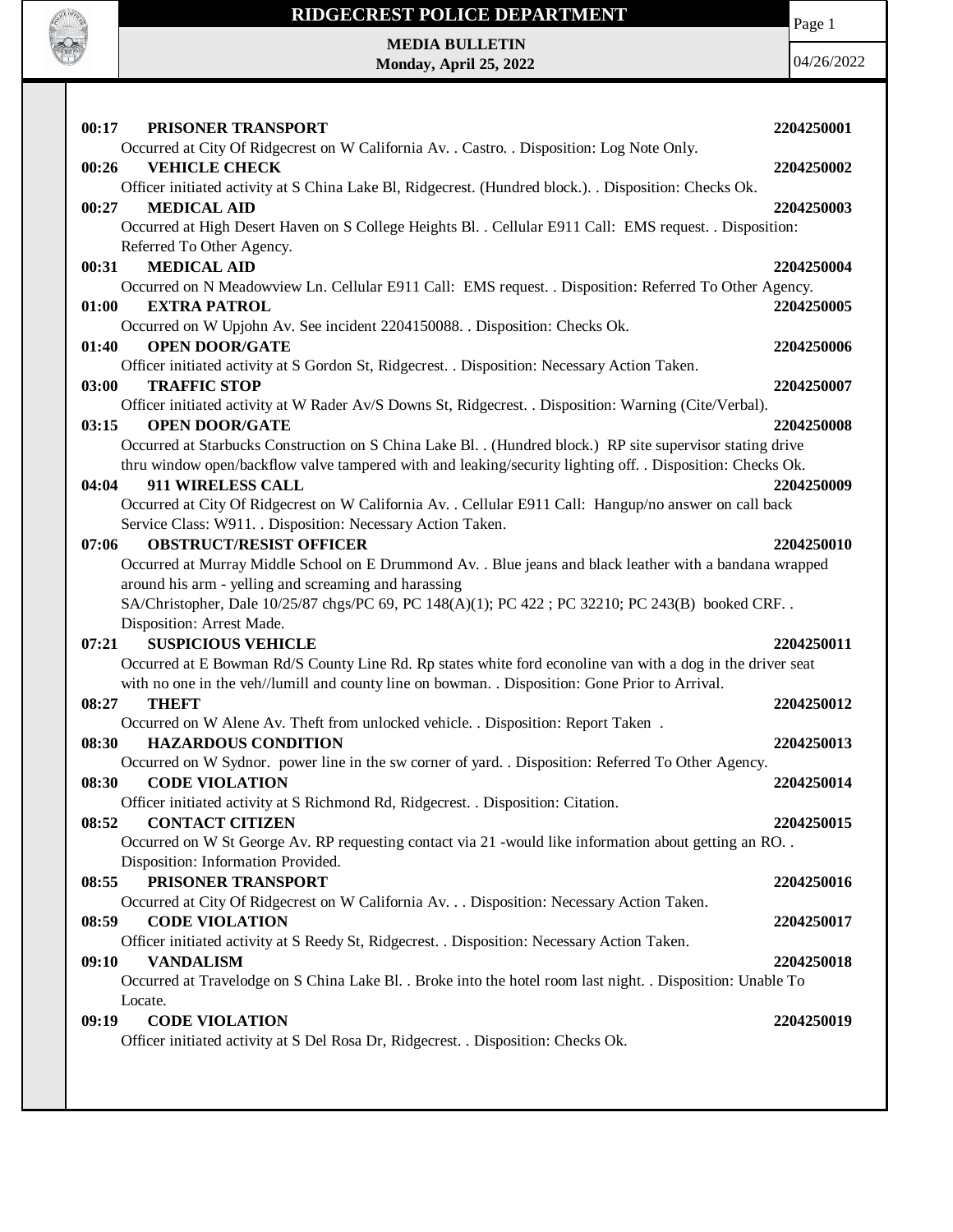

**MEDIA BULLETIN Monday, April 25, 2022** Page 2

04/26/2022

| 09:45 | <b>VEHICLE RELEASE</b>                                                                                          | 2204250020 |
|-------|-----------------------------------------------------------------------------------------------------------------|------------|
|       | Occurred at City Of Ridgecrest on W California Av. . Veh release case 22-1326. . Disposition: Necessary Action  |            |
|       | Taken.                                                                                                          |            |
| 09:48 | <b>ACO CALL</b>                                                                                                 | 2204250021 |
|       | Occurred on S Richmond Rd. RP STATES THAT THERE IS A FEMALE PIT MIX WITH 4 PUPPIES THAT                         |            |
|       | APPEAR TO HAVE BEEN ABANDONED//NO FOOD/WATER. . Disposition: Checks Ok.                                         |            |
| 10:05 | <b>UNWANTED SUBJECT</b>                                                                                         | 2204250022 |
|       | Occurred at Denny's on N China Lake Bl. . Female is inside a shopping cart blocking the parking lot-refusing to |            |
|       | move. . Disposition: Assisted.                                                                                  |            |
| 10:12 | <b>UNDER THE INFLUENCE</b>                                                                                      | 2204250023 |
|       | Occurred on E Wilson Av. Female sitting outside screaming -wearing a black top and jeans -2nd caller            |            |
|       | Disposition: Gone On Arrival.                                                                                   |            |
| 10:52 | <b>FOUND PROPERTY</b>                                                                                           | 2204250024 |
|       | Occurred on N Kern St. RP IN LOBBY - STATES SHE FOUND A REGISTERED SCOOTER IN HER                               |            |
|       | BACKYARD IN PIECES. . Disposition: Information Provided.                                                        |            |
| 11:08 | <b>GRAND THEFT REPORT</b>                                                                                       | 2204250025 |
|       | Occurred at W Dolphin Av/S College Heights Bl. RP STATES THAT A RED DUFFLE BAG/PROFESSIONAL                     |            |
|       | DENTAL EQUIPMENT/ULTRASONIC SCALER STOLEN FROM HER LOCKED CAR APPROX. 1000HRS.                                  |            |
|       | CONTACT VIA 21. Disposition: Referred To Other Agency.                                                          |            |
| 11:28 | <b>ABANDONED VEHICLE</b>                                                                                        | 2204250026 |
|       | Occurred on W Panamint Av. Veh has been parked in the street for about 3 months without being moved             |            |
|       | Disposition: Necessary Action Taken.<br><b>BREAKING/REMOVING VEHICLE PARTS</b>                                  |            |
| 12:05 | Occurred at Burroughs High School on E French Av. . 2 VANS (POSS 3) HAVE HAD THEIR CATALYTIC                    | 2204250027 |
|       | CONVERTERS STOLEN OVER THE WEEKEND. RP WOULD LIKE CONTACT. . Disposition: Report Taken.                         |            |
| 12:06 | <b>SUSPICIOUS PERSON</b>                                                                                        | 2204250028 |
|       | Occurred at N Downs St/W Inyokern Rd. RP STATES A WMA/BLUE SHIRT IS YELLING AT CARS AND                         |            |
|       | STEPPING INTO TRAFFIC. . Disposition: Unable To Locate.                                                         |            |
| 12:15 | <b>WARRANT ARREST</b>                                                                                           | 2204250029 |
|       | Occurred at E Commercial Av/S Broadway St. 2 bma/1 hma/1 wma fighting in the middle of the street               |            |
|       | SA/Fields, Ronnell 11/02/81 RM055240A/\$500/HS 11377(A) cited/rel'd. . Disposition: Arrest Made.                |            |
| 12:18 | 911 WIRELESS CALL                                                                                               | 2204250030 |
|       | Occurred at City Of Ridgecrest on W California Av. . misdial. . Disposition: Log Note Only.                     |            |
| 12:27 | <b>CITIZEN ASSIST</b>                                                                                           | 2204250031 |
|       | Occurred on N Sahara Dr. RP REQUESTING ASSISTANCE. . Disposition: Checks Ok.                                    |            |
| 13:04 | <b>ACO CALL</b>                                                                                                 | 2204250032 |
|       | Occurred on W Iowa Av. RP STATES THAT SEVERAL KITTENS ARE UNDER HER VEHICLE WITH NO                             |            |
|       | MOTHER. . Disposition: Information Provided.                                                                    |            |
| 13:17 | <b>DISTURBANCE - MUSIC</b>                                                                                      | 2204250033 |
|       | Occurred on S Mayo St. RP STATES MUSIC IS AT CONCERT LEVEL SINCE 0800HRS THIS MORNING. .                        |            |
|       | Disposition: Quiet On Arrival.                                                                                  |            |
| 14:31 | PATROL CHECK                                                                                                    | 2204250034 |
|       | Officer initiated activity at Skate Park, E French Av, Ridgecrest. . Disposition: Checks Ok.                    |            |
| 14:37 | PARKING VIOLATION                                                                                               | 2204250035 |
|       | Officer initiated activity at W Upjohn Av, Ridgecrest. (Hundred block.). . Disposition: Necessary Action Taken. |            |
| 14:47 | <b>HARASSMENT</b>                                                                                               | 2204250036 |
|       | Occurred at City Of Ridgecrest on W California Av. . RP in the lobby wants to speak with an Officer. .          |            |
|       | Disposition: Information Provided.                                                                              |            |
|       |                                                                                                                 |            |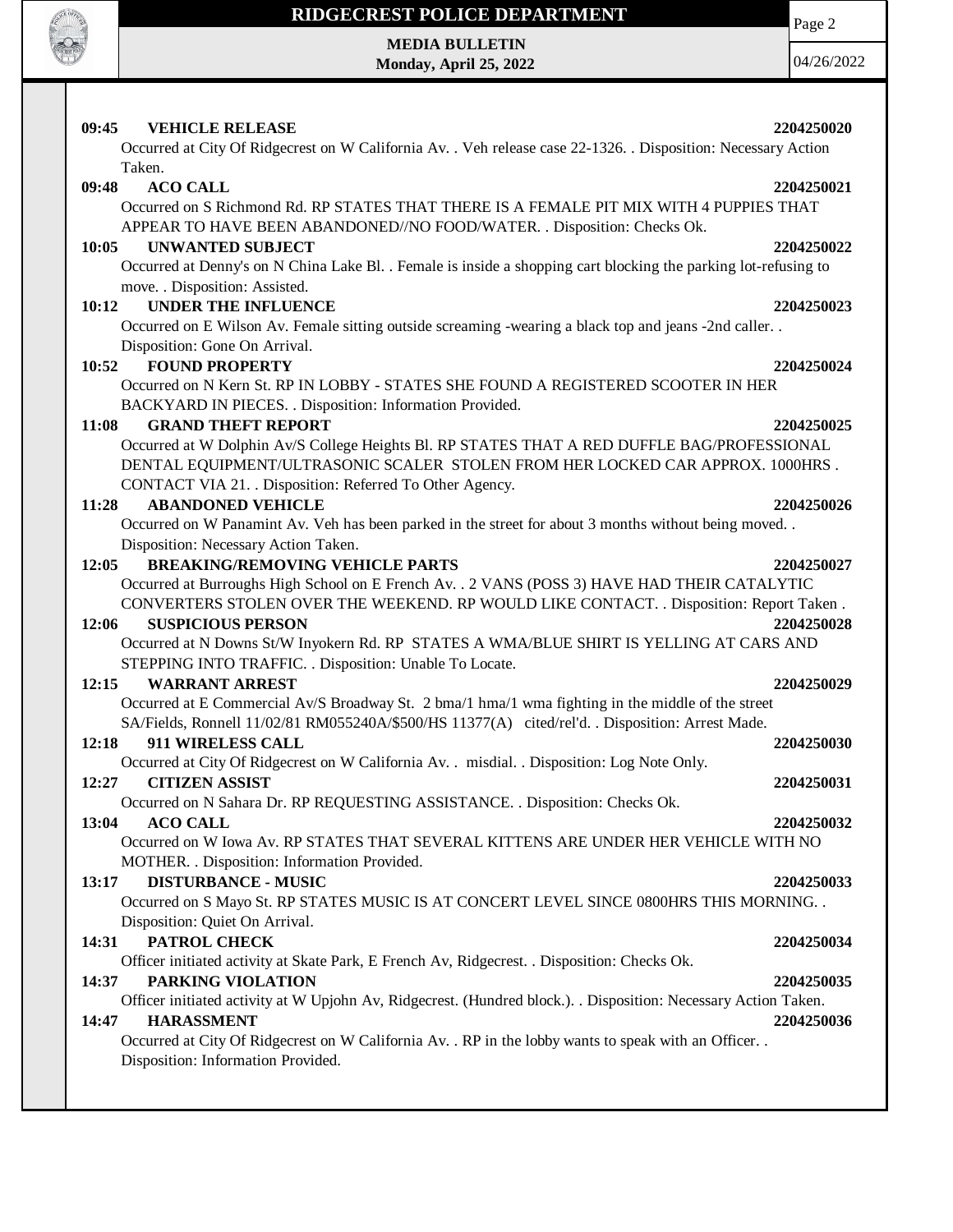

Page 3

**MEDIA BULLETIN Monday, April 25, 2022**

04/26/2022

| 14:51 | PATROL CHECK                                                                                                                                                | 2204250037 |
|-------|-------------------------------------------------------------------------------------------------------------------------------------------------------------|------------|
|       | Officer initiated activity at Whispering Winds Mobile Home Par, N Wayne St, Ridgecrest. . Disposition: Checks                                               |            |
|       | Ok.                                                                                                                                                         |            |
| 14:52 | <b>CODE VIOLATION</b>                                                                                                                                       | 2204250038 |
|       | Occurred on S Abigail St. . Disposition: Warning (Cite/Verbal).                                                                                             |            |
| 15:04 | <b>TRAFFIC STOP</b>                                                                                                                                         | 2204250039 |
|       | Officer initiated activity at S Sunland St, Ridgecrest. (Hundred block.). . Disposition: Warning (Cite/Verbal).                                             |            |
| 15:14 | <b>INFORMATION RECEIVED</b>                                                                                                                                 | 2204250040 |
|       | Occurred at City Of Ridgecrest on W California Av. Disposition: Log Note Only.                                                                              |            |
| 15:21 | <b>TRAFFIC STOP</b>                                                                                                                                         | 2204250041 |
|       | Officer initiated activity at S Mahan St/W Bowman Rd, Ridgecrest. . Disposition: Citation.                                                                  |            |
| 15:29 | <b>VIOLATION OF COURT ORDER</b>                                                                                                                             | 2204250042 |
|       | Occurred on E Commercial Av. (Hundred block.) RP STATES THAT DAUGHTER'S DAD IS VIOLATING<br>CHILD CUSTODY COURT ORDER. . Disposition: Information Received. |            |
| 16:09 | <b>WARRANT ARREST</b>                                                                                                                                       | 2204250043 |
|       | Occurred at City Of Ridgecrest on W California Av. . RP in the lobby                                                                                        |            |
|       | SA/Wilson, Zachary 02/15/98 RM055352A/\$500/VC 12500(A) cited/rel'd. . Disposition: Arrest Made.                                                            |            |
| 16:11 | <b>AREA CHECK</b>                                                                                                                                           | 2204250044 |
|       | Occurred at S Silver Ridge St/E Upjohn Av. Rp states there was a person halfway out of the veh possibly                                                     |            |
|       | unconsious. while on the phone rp stated a female got in the veh and the male subj drove away heading eb on                                                 |            |
|       | e upjohn in a silver camry. . Disposition: Unable To Locate.                                                                                                |            |
| 16:43 | <b>INFORMATION RECEIVED</b>                                                                                                                                 | 2204250045 |
|       | Occurred on E Commercial Av. RP STATES THAT HER JUV SON SUSTAINED INJURIES. . Disposition: Report                                                           |            |
|       | Taken.                                                                                                                                                      |            |
| 16:46 | <b>DECEASED PERSON</b>                                                                                                                                      | 2204250046 |
|       | Occurred on S Orchard St. passed away. . Disposition: Report Taken.                                                                                         |            |
| 16:47 | <b>MEDICAL AID</b>                                                                                                                                          | 2204250047 |
|       | Occurred on E Sydnor Av. ambulance request. . Disposition: Referred To Other Agency.                                                                        |            |
| 17:20 | <b>WARRANT ARREST</b>                                                                                                                                       | 2204250048 |
|       | Officer initiated activity at Bank Of America, W Ridgecrest Bl, Ridgecrest. SA/Noda, David 03/21/85                                                         |            |
|       | MM100727A/\$10k/HS 11377(A); PC 273.6(A); PC 594(B)(2)(A) booked Mojave. . Disposition: Arrest Made.                                                        |            |
| 17:23 | <b>GRAND THEFT REPORT</b>                                                                                                                                   | 2204250049 |
|       | Occurred on N Erwin St. Rp states his gun was stolen. . Disposition: Report Taken.                                                                          |            |
| 17:43 | THEFT<br>Occurred on W Cielo Av. Rp states her back pack was stolen out of her veh possibly friday night. driver side                                       | 2204250050 |
|       | door was slightly open and stuff scattered. . Disposition: Information Received.                                                                            |            |
| 17:48 | <b>SUSPICIOUS PERSON</b>                                                                                                                                    | 2204250051 |
|       | Occurred on N Florence St. (Hundred block.) rp states male subj black shirt/bald/khaki was near grandma's                                                   |            |
|       | house. rp states subj was hiding behind uncle's veh. rp states she noticed the subj went to jean/n florence                                                 |            |
|       | right on the corner. . Disposition: Gone Prior to Arrival.                                                                                                  |            |
| 18:05 | <b>JUVENILE PROBLEM</b>                                                                                                                                     | 2204250052 |
|       | Occurred at Larkspur Apartments on S Downs St. . RP stating there is a group of juveniles 4-5 in the parking                                                |            |
|       | lot/smoking weed/possibly selling/n side in front of 200 bldg. . Disposition: Unable To Locate.                                                             |            |
| 18:06 | IN CUSTODY ARREST                                                                                                                                           | 2204250053 |
|       | Occurred at City Of Ridgecrest on W California Av. Disposition: Log Note Only.                                                                              |            |
| 18:21 | <b>RESIDENTIAL CHECK</b>                                                                                                                                    | 2204250054 |
|       | Officer initiated activity at S Gordon St, Ridgecrest. . Disposition: Checks Ok.                                                                            |            |
| 18:58 | <b>INFORMATION</b>                                                                                                                                          | 2204250055 |
|       | Occurred on S Desert Candles St. . Disposition: Log Note Only.                                                                                              |            |
|       |                                                                                                                                                             |            |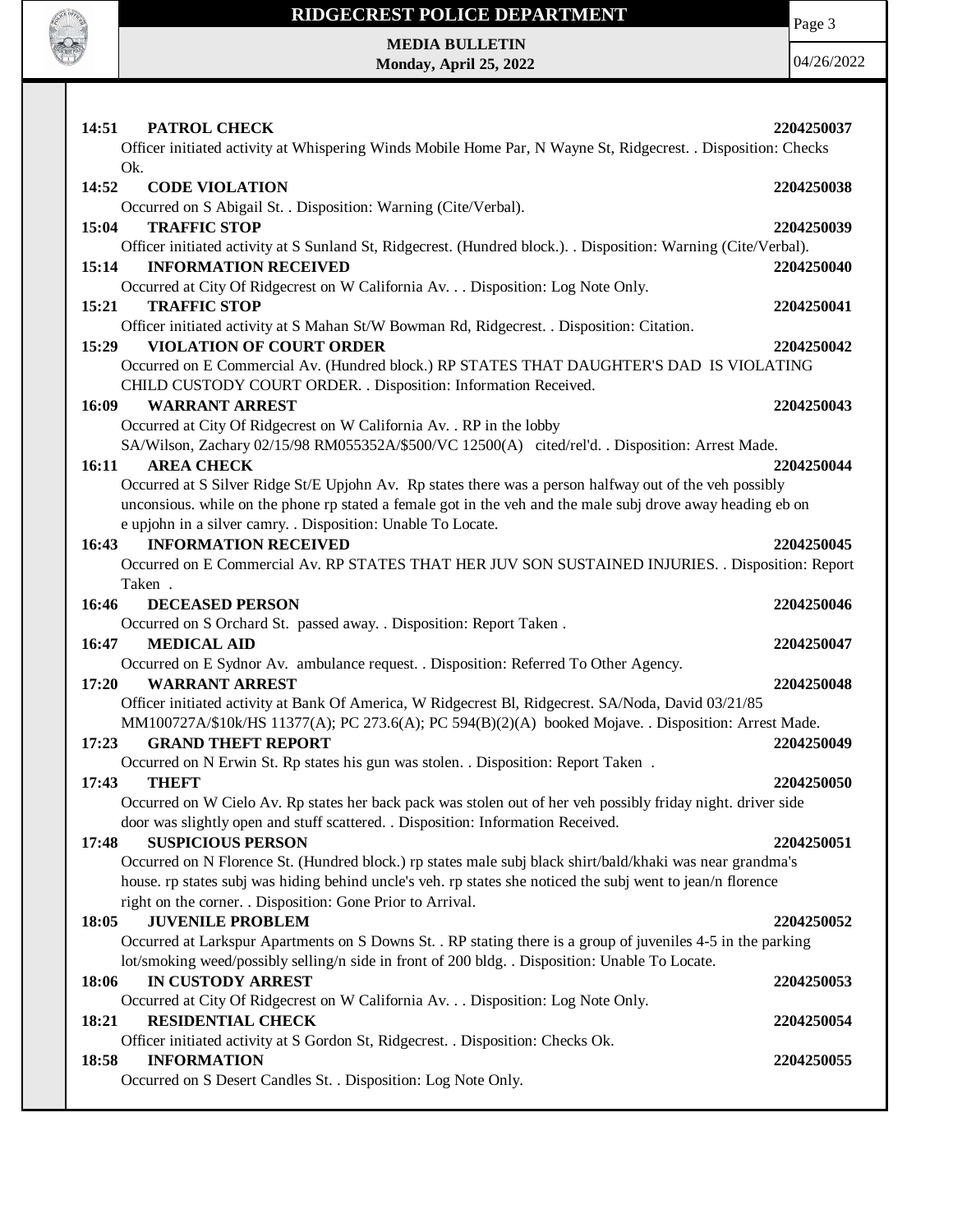